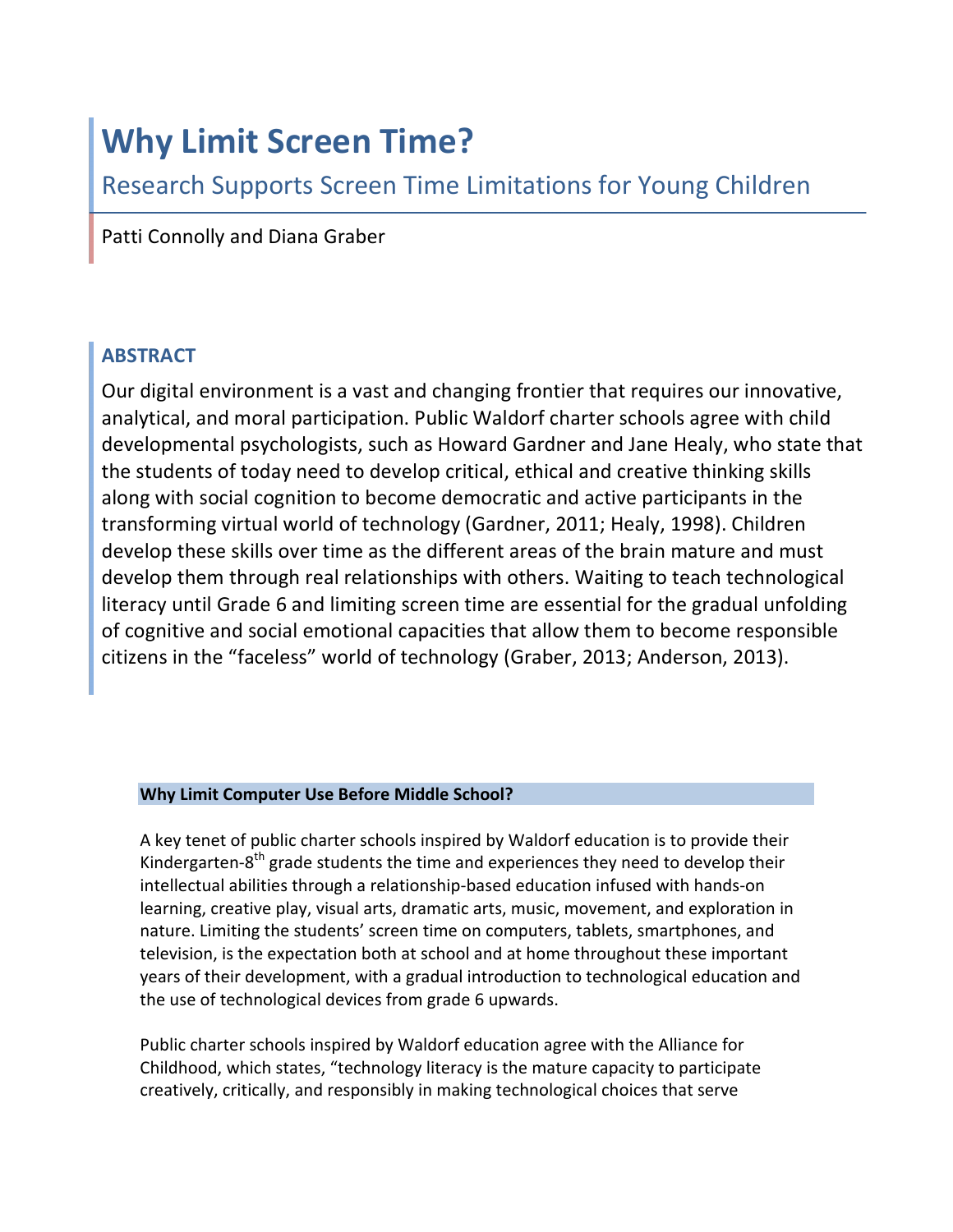democracy, ecological sustainability, and a just society" (Cordes, 2004). "Computers are not [the] magic bullet to improve children's academic success" (Hofferth, 2010).

What is needed for academic success? We agree with a number of education experts who state that the capacity to think ethically and to develop one's "non-cognitive" skills, such as self-regulation, perseverance, "growth mindset," long-term goal-setting, social belonging, and cooperation are the skills needed for success academically (Dweck, 2011; Cohen, 2006). These crucial skills must first be developed in the "real world".

Below are research-based reasons that support Waldorf charter public schools' view on limiting and delaying screen until developmentally appropriate:

### The Brain from 0-20's Is a Work in Progress

When a child is born, most of the 100 billion neurons in her brain are not hard-wired. Instead they are pure potential "waiting to be woven into the intricate tapestry of the mind" (Begley, 1996). This weaving, or "wiring diagram," of trillions of connections is being made by what the child's brain receives from her outside world from birth well into her twenties.

During this long period of time the child's brain is highly sensitive to and influenced by external environmental circumstances, including sustained interaction with digital media (Klingberg, 1999). The report "Fool's Gold: A Critical Look at Computers in Childhood" states that brain imaging studies "indicate that experiences of every kind  $$ emotional, social, sensory, physical, and cognitive  $-$  all shape the brain, and are shaped by the brain and by each other" (Cordes, 2000).

## **The Brain Develops Gradually From Sensory-Motor Maturation to Higher Thinking Capacities**

Specific regions of the brain mature in a somewhat hierarchal fashion over the course of childhood through early adulthood. The longer it takes for a region of the brain to mature, the longer it stays impressionable and the less able the child is to access that region.

The parts of the brain associated with more basic functions develop early, with the motor and sensory brain areas maturing first. Then the areas involved in spatial orientation, speech and language development, and attention (upper and lower parietal lobes) develop. The structures of the emotional limbic system, having to do with motivation and memory, don't complete most of their "wiring" until puberty. The frontal lobes, involved in high-level cognitive skills, such as judgment, attention, and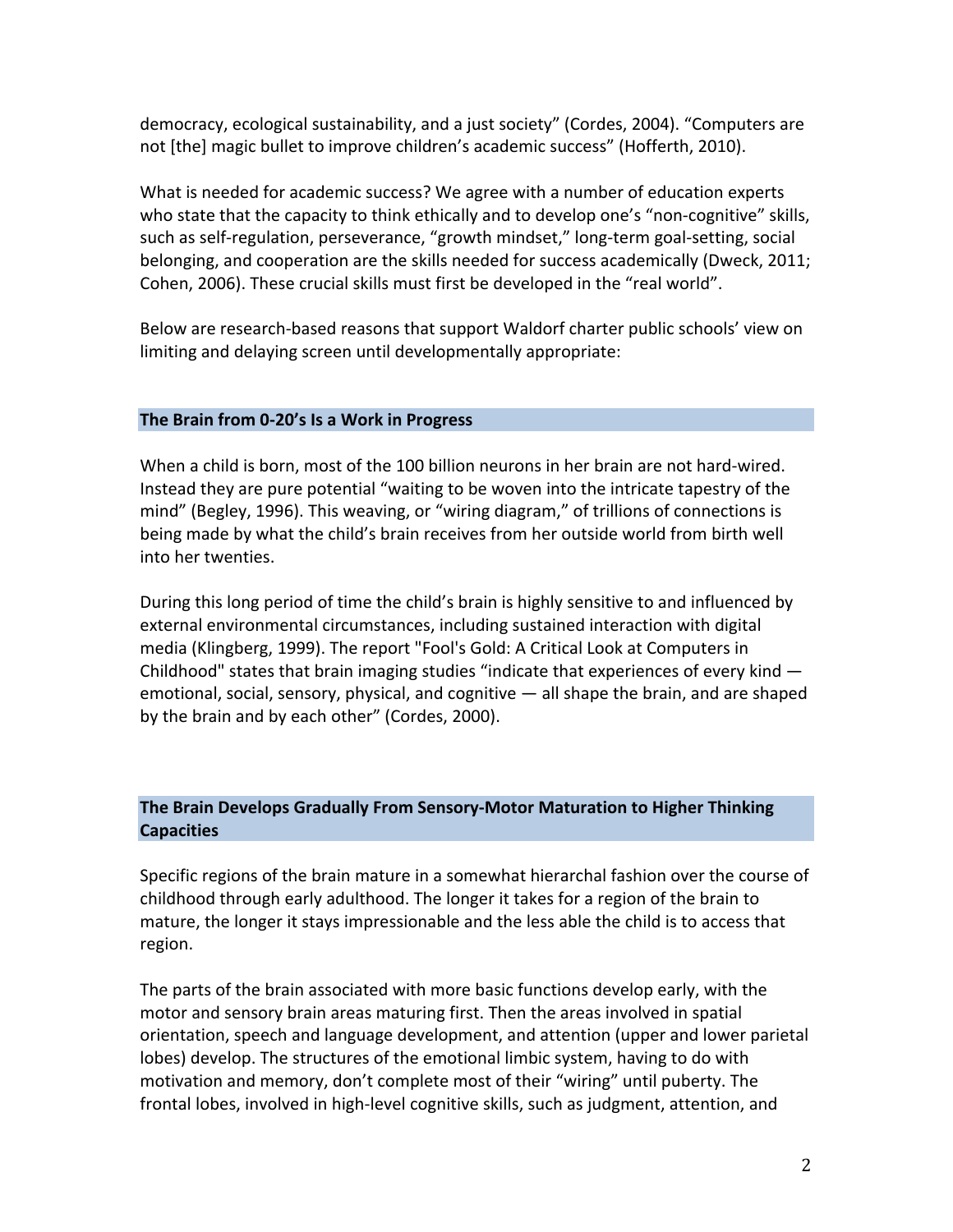motor coordination, mature after puberty.

Even though most children start thinking logically by 12 years of age, and thus show the beginnings of ethical thinking, new brain science has found that certain parts of the brain are still not fully functional until about age 25. The prefrontal cortex, the part of the brain largely responsible for emotional regulation and executive functions, such as impulse control and judgment, is the last part of the brain to mature (Gogtay, 2004). All of these skills have been found to be important capacities when using technology, thus waiting to introduce technology until a child is at least able to think logically, at about 12 years of age, is very important.

#### **"Windows of Opportunity"**

As the brain slowly develops there are certain time-sensitive periods of growth or "windows of opportunities" for learning. During these important "windows of opportunity" the brain's plasticity or adaptability allows for greater amounts of information to be processed and absorbed (Wolfe, 1998). These critical growth spurts are found to occur at the earliest onset ages of the stages of reasoning development as identified by renowned child development theorist Jean Piaget, i.e., 3-10 months, 2-4 years, 6-8 years, 10-12 years, and 14-16 years (Epstein, 1980, 1986; Hudspeth and Pribram, 1990). Research shows that if a child does not receive the appropriate experiences at these times, unused neurons will be pruned at the end of that cycle. In some instances the "window of opportunity" will be closed forever.

During these sensitive stages of development, especially in the early years, the child learns best through play and direct sensory experiences (Graber, 2013). Time spent with media detracts from time spent with real life experiences, and researchers are beginning to see the effect this has on child's brains. For example, while a large body of uncontested research finds that face-to-face contact, creative play, hands-on activities, and physical movement are the building blocks of healthy brain development, preschoolers (ages 2-4 years) are spending about four hours per day with media (Chiong, C. & Shuler, C., 2010). Studies show that the use of technology at this stage can interfere with healthy cognitive development.

Another important period of brain development occurs between the ages of 10 and 12 years, as mentioned in the section above, when children are constructing meaningful cognitive functions. In a recent study conducted by researchers at UCLA, sixth-graders (in this 10-12 age range) who went five days without even glancing at a smartphone, television or other digital screen did substantially better at reading human emotions than sixth-graders from the same school who continued to spend hours each day looking at their electronic devices. Other studies have found that when children spend prolonged lengths of time staring into screens their physical and mental health may suffer. For instance, increased TV viewing over time has been linked to a higher risk of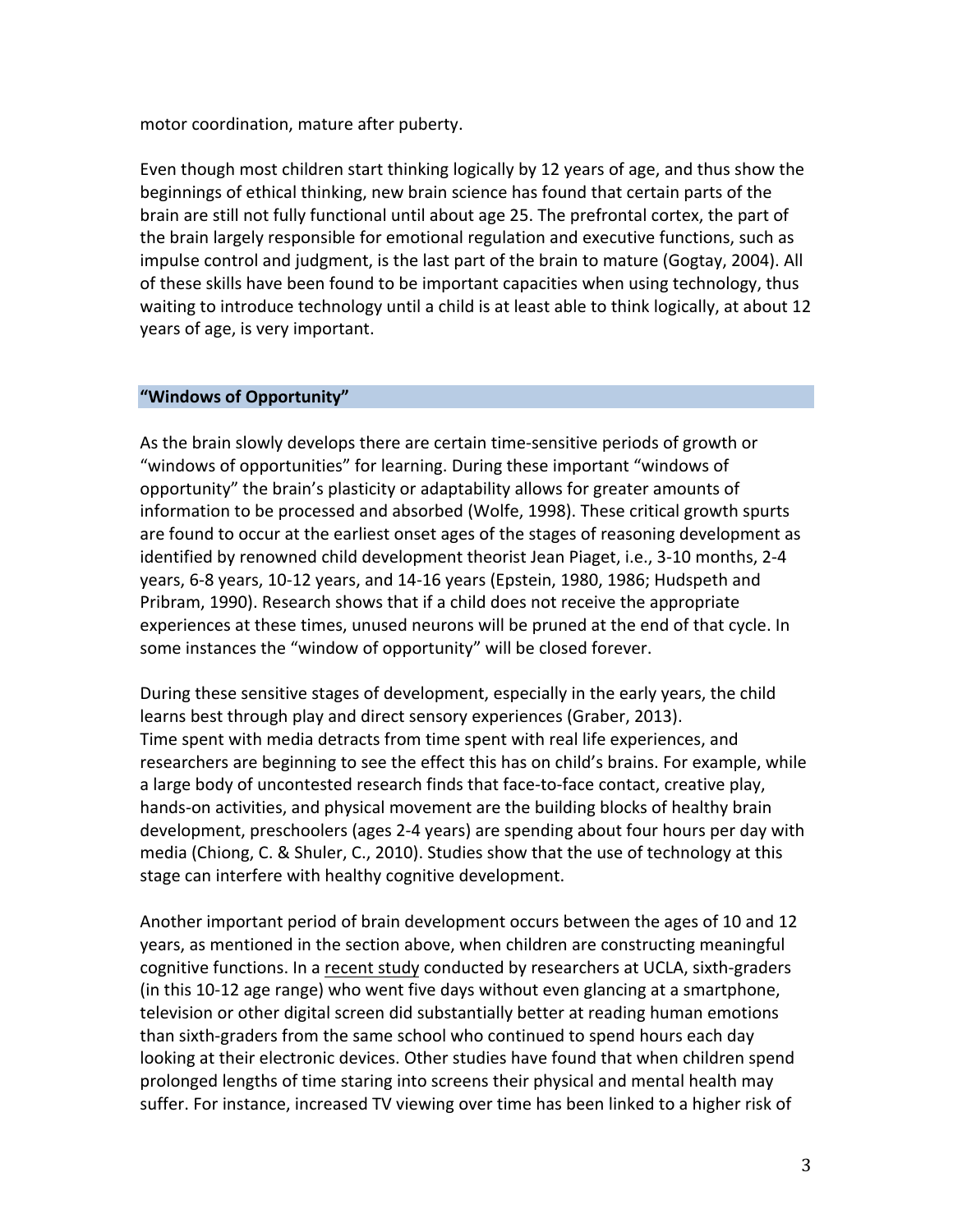depression and anxiety among teen girls. (Uhls, 2014).

Graber (2013) cites "in keeping with the developmental findings of both Piaget and Kohlberg, who believed that up until about 12 years of age children [are] still developing the cognitive capacities required for ethical thinking, it appears that middle school is the right time" for introducing technological participation. Interest in media peaks in the middle school years (grades 6-8) and children need to learn how to use it respectfully, safely, and positively. They also need to be taught skills that will help them balance technology use with other aspects of their lives.

#### **Self-Regulation, Self-Control and Multitasking**

Long-term academic success is linked to the ability to set aside short-term activities that may be more appealing (playing video games, texting, etc.) to engage in the needed responsibilities to achieve that success, such as paying attention in class, studying, and completing homework (Duckworth, 2005). Researchers such as Carol Dweck of Stanford University are proposing that "in an age in which children encounter more and more distractions—such as Facebook, Twitter, and text messages—the ability to turn off distractions to focus on a difficult academic task may become increasingly important for success in school and in life" (Dweck, 2014).

The word *multitasking* is used freely today to describe the task-juggling that we all engage in due to the multiple, simultaneous demands on our time and attention. But cognitive, behavioral and neurological scientists seem to be moving towards a consensus that such a state does not actually exist in the human brain. Most media multitasking is actually not multitasking or parallel processing at all, but rather rapid task switching, and studies show that this switch tasking is mentally damaging.

Stanford University professors Clifford Nass and Eyal Ophir, who study "multitasking," have found most media mulitaskers are worse at task switching than they think. According to their research, high media multitaskers (HMM's) have greater difficulty filtering out irrelevant stimuli from their environment; they are less likely to ignore irrelevant representations in memory, and are less effective in suppressing the urge to engage in irrelevant tasks (Nass, et al., 2009).

This is an important point, especially when we consider that 8-18 year olds spend an average of 10  $\frac{1}{2}$  hours per day engaged with media when researchers account for multitasking, or task-switching (Rideout, et al, 2010). Likely they are switching their precious attention from homework to text messages or social media.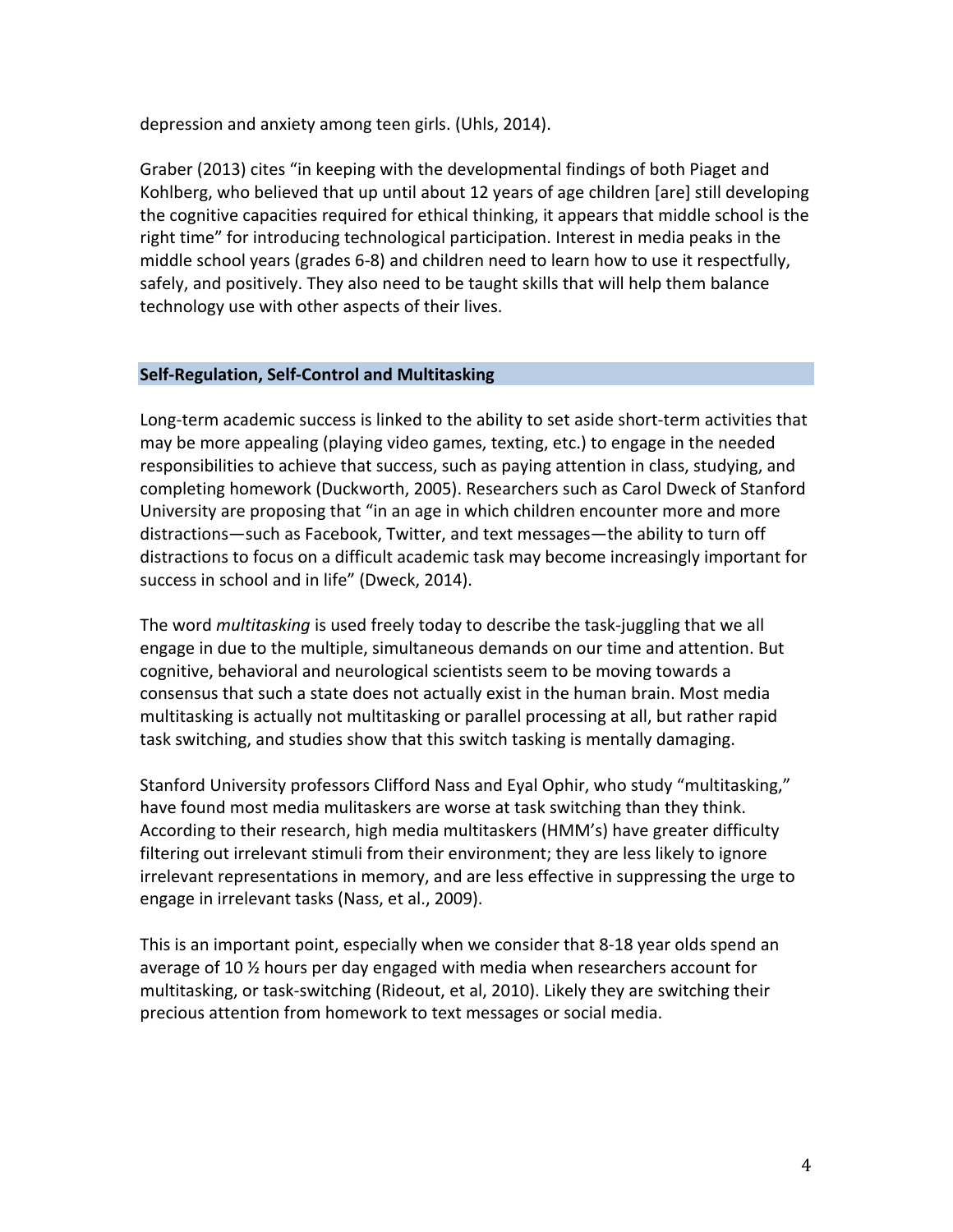#### **Importance of Social Cognition**

The skills needed to be aware of our own mental states and those of other people, known as "social cognition," develop slowly, from the first day of life up to late adolescence (Choudhury, 2006). These skills allow one to understand cultural norms and appropriately interact with others. They have a direct impact on the quality of one's relationships and success in life. Children and teens need plenty of face-to-face experiences to learn how to read others' emotions through gauging voice, facial expressions, gestures, and posture.

According to Michael Friedlander, head of neuroscience at Baylor College of Medicine and a member of the Dana Alliance for Brain Initiatives, "kids who are spending all of their time interacting through [the] cyber world are very likely to not have the opportunity to develop [these] skills that are innate and important to the human brain" (Patoine, 2008). Specifically, research is beginning to show that young people appear to possess less ability to demonstrate empathy and to focus for extended periods of time on one task or on a linear thought. Sherry Turkle, professor of sociology at M.I.T., "raises the possibility that extensive interaction with cyberspace (especially through multi-user domains) may create individuals incapable of dealing with the messiness of reality, the needs of community building, and the demands of personal commitments (National Science Board, 1998). "

#### **The Effects of Screen Time**

In 2013, the American Academy of Pediatrics created new guidelines for children's technology use to balance screen time with other critical aspects of learning, adding that more research on the impact of media on children is necessary. These recommendations were born from several long-term research studies revealing that an excess of "screen time" has a number of negative effects on youth, including childhood obesity, irregular sleep patterns, and social and behavioral problems. With more than two hours of screen time per day, children are also more likely to experience a drop in school performance and increased aggression. Recent studies following thousands of European preschool and school-age children linked upward-creeping screen time to emotional and family problems and to a lack of sleep.

#### **Healthy Media Diet**

AAP spokeswoman Marjorie Hogan advises families to cultivate a "healthy media diet" with all things in moderation. The AAP's specific guidelines are:

#### 0-2 Years

In 1999 the American Academy of Pediatrics first provided guidance on media use for children under age 2. At the time, there was limited data on the subject, but the AAP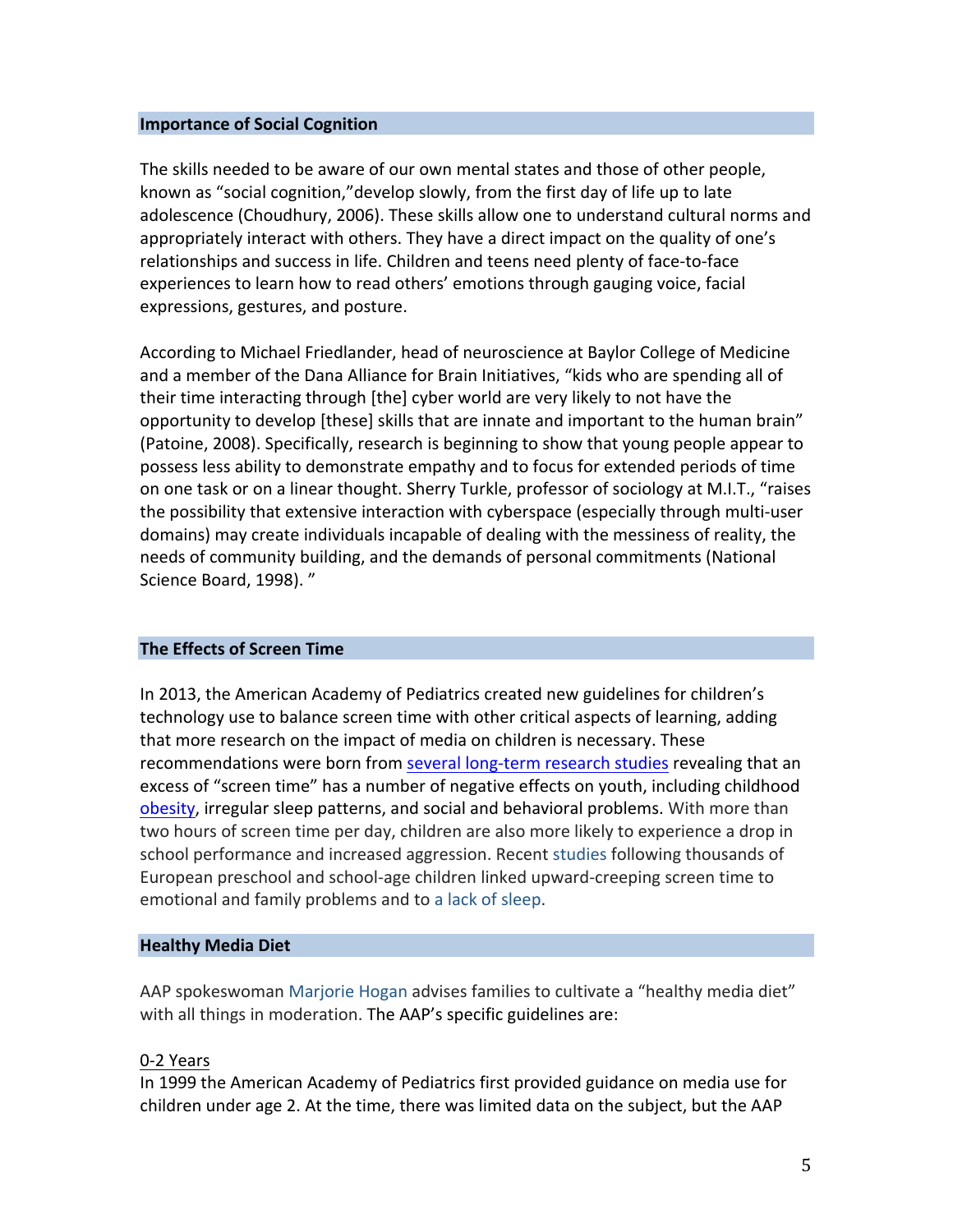believed there were more potential negative effects than positive effects of media exposure for the younger set, so they recommended no screen time at all for children under 2. Newer data bears this out, and the AAP stands by its recommendation to keep children under age 2 as "screen-free" as possible."

#### 2-18 Years

In 2013 the AAP raised eyebrows by issuing a policy statement regarding media use for children ages 2-18, recommending that parents:

- Limit entertainment screen time to *less than one or two hours per day*.
- Model effective "media diets" to help their children learn to be selective and healthy in what they consume.
- Take an active role in children's media education by co-viewing programs with them and discussing values.
- Make a media use plan, including mealtime and bedtime curfews for media devices. Screens should be kept out of kids' bedrooms.

See the AAP recommendations at: http://pediatrics.aappublications.org/content/132/5/958.full.pdf+html

## **SUMMARY**

Our digital environment is a vast and changing frontier that requires our innovative, analytical, and moral participation. Public Waldorf charter schools agree with child developmental psychologists, such as Howard Gardner and Jane Healy, who state that the students of today need to develop critical, ethical and creative thinking skills along with social cognition to become democratic and active participants in the transforming virtual world of technology (Gardner, 2011; Healy, 1998). Children develop these skills over time as the different areas of the brain mature and must develop them through real relationships with others. Waiting to teach technological literacy until Grade 6 and limiting screen time are essential for the gradual unfolding of cognitive and social emotional capacities that allow them to become responsible citizens in the "faceless" world of technology (Graber, 2013; Anderson, 2013).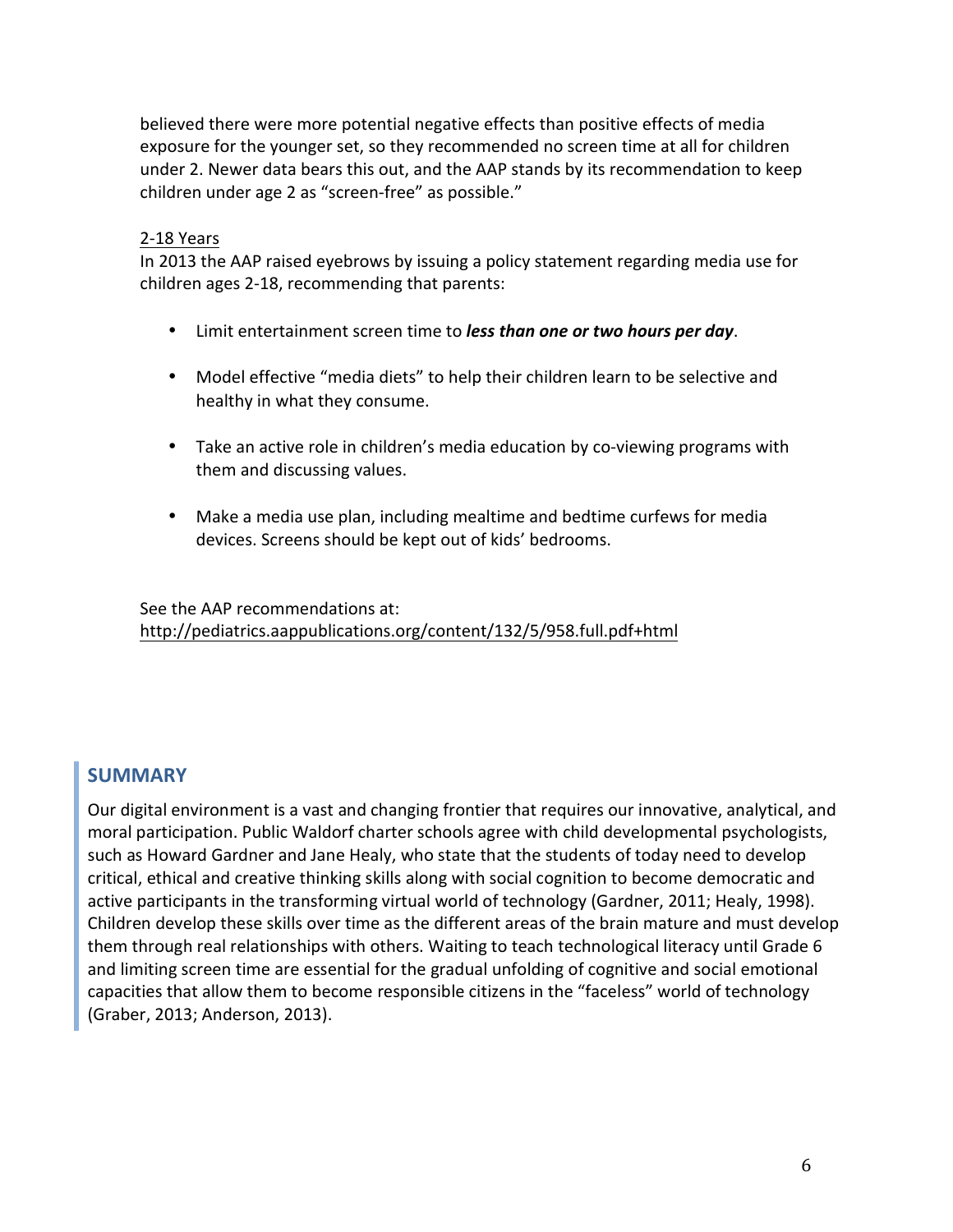#### **References**

American Academy of Pediatrics (AAP), Policy Statement, 2010.

Anderson, R. (2013). *Public Waldorf Schools and the Common Core Standards: The* Alliance for Public Waldorf Education Recommendations for the Appropriate Placement of the Common Core Standards into Waldorf-Inspired Programs [PDF document]. Retrieved from http://www.allianceforpublicwaldorfeducation.org/wpcontent/uploads/2013/11/PublicWaldorf\_CommonCore\_Part1.pdf

Begley, S. "Your Child's Brain." *Newsweek* 127.8 (1996): 55-61. 

Chiong, C and Shuler, C., Learning: Is there an app for that? Investigations of young children's usage and learning with mobile devices and apps. The Joan Ganz Cooney Center at Sesame Workshop, (2010).

Choudhury S, Blakemore S-J, Charman T. Social cognitive development during adolescence. *Social cognitive and affective neuroscience* 2006;1(3):165-174. doi:10.1093/scan/nsl024.

Cohen, J. (2006). Social, emotional, ethical, and academic education: Creating a climate for learning, participation in democracy, and well-being. *Harvard Educational Review*, 76(2), 201-237.

Cordes, C., and Miller, E. "Fool's Gold: A Critical Look at Computers in Childhood." (2000).

Cordes, C., & Miller, E. (2004). Tech Tonic: Towards a New Literacy of Technology. *Alliance for Childhood*.

Dweck, C., Walton, G., & Cohen, G. (2011). Academic tenacity: Mindsets and skills that promote log-term learning. Paper presented at the Gates Foundation, Seattle WA.

Duckworth, A. L., & Seligman, M. E. P. (2005). Self-discipline outdoes IQ in predicting academic performance of adolescents. *Psychological Science*, 16, 939–944.

Epstein, H. (n.d.) Brainstages. http://www.brainstages.net/stages

Gardner, H. (2011). *Truth, beauty, and goodness reframed: educating for the virtues in* the twenty-first century. New York: Basic Books.